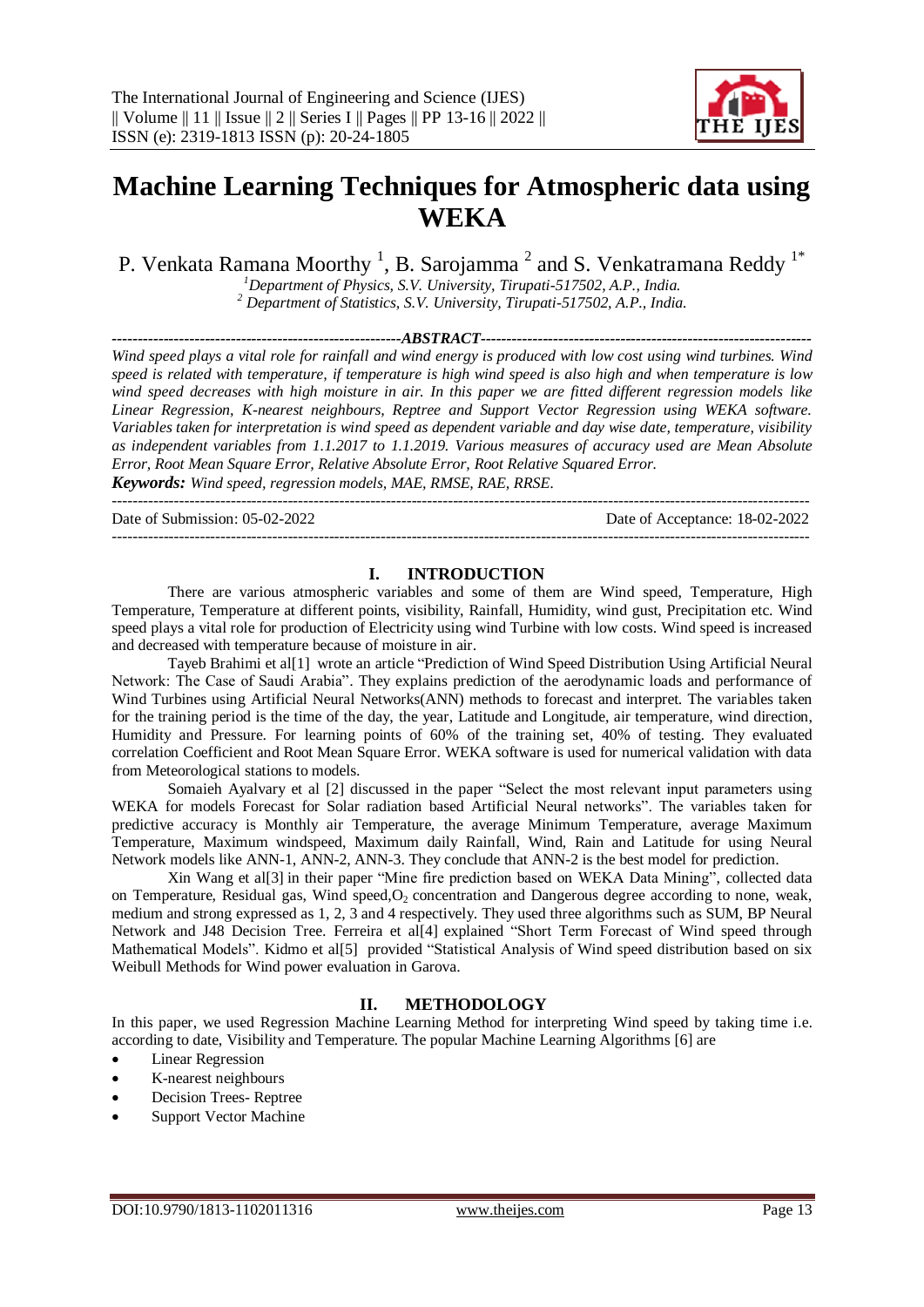### **Linear Regression**

It gives the linear relationship of one dependent variable with several independent variables. If Wind speed (y) is dependent variable and time(x<sub>1</sub>), Visibility(x<sub>2</sub>) and temperature(x<sub>3</sub>) variables to fit linear Regression.

 $y = \beta_0 x_1 + \beta_1 x_1 + \beta_2 x_2 + \varepsilon$ Where  $y =$  wind speed  $x_1 =$ time  $x_2$  = visibility  $x_3$  = temperature  $β_0$ ,  $β_1$ ,  $β_2$  are constants.

#### **K-Nearest Neighbours**

KNN algorithm is simple and easy to implement Machine Learning Algorithm used for both Regression and Classification problems. It is a simple algorithm that stores all variables and it predicts the target by using measures like Euclidean distance function, Mambattam distance function and Minkowski distance function for continuous variables and in case of categorical variables Hamming Distance function is used.

#### **Decision Tree Regression**

For Decision Tree Regression, we use Reptree algorithm. Reptree is the best and fast Decision Tree Learners. It is produced for Classifications or RandomTrees based on C4.5 Algorithms. It improves the model by removing the decisions of the tree that are not important in classification.

#### **Support Vector Regression**

To minimize error by maximizes the margin of Linear model by keeping that error is tolerated. General Linear Regression is

 $y = \beta x + b$ Minimize  $\frac{1}{2} ||\beta||^2 + c \sum_{i=1}^N (\varepsilon_i + \varepsilon_i^*)$ Subject to constraints  $y_i - \beta x_i - b \leq \varsigma + \varepsilon_i$ 

 $\beta x_i + b - y_i \leq \varsigma + \varepsilon_i^*$  $,\varepsilon_i^* \geq 0$  Linear Support Vector Regression is  $Y = \sum_{i=1}^{N} (\alpha_i - \alpha_i^*) (x_i, x) + b$ For estimation of above four models we are using WEKA software.

# **Measures of Accuracy**

Different measures used for accuracy of above models i.e., Linear Regression, K-Nearest neighbours, Reptree and Support Vector regression are as follows

(i) **Mean Absolute Error:** Average of absolute error, Error is difference between prediction value and true value.

$$
\text{MAE} = \frac{\sum_{i=1}^{n} |y_i - x_i|}{n}
$$
\nWhere MAE = Mean Absolute Error

\n
$$
y_i = \text{prediction value}
$$
\n
$$
x_i = \text{true value}
$$
\n
$$
n = \text{total number of data points}
$$
\n(ii) **Root Mean Square Error:** Root Mean Square F

(ii) **Root Mean Square Error:** Root Mean Square Error is also called as Root Mean Square Deviation. Positive Square root of mean to squared Errors.

RMSE = 
$$
\sqrt{\frac{\sum_{i=1}^{n} (y_i - x_i)^2}{n}}
$$
  
Where RMSE = Root Mean Square Error  
 $y_i$ = prediction value  
 $x_i$  = true value  
 $n$  = total number of data points  
(iii) **Relative Absolute Error:** Ratio of Sum of

(iii) **Relative Absolute Error:** Ratio of Sum of errors with sum of true values multiple with 100%

RAE = 
$$
\frac{\sum_{i=1}^{n} |y_i - x_i|}{\sum_{i=1}^{n} |x_i|} 100\%
$$

Where RAE = Relative Absolute Error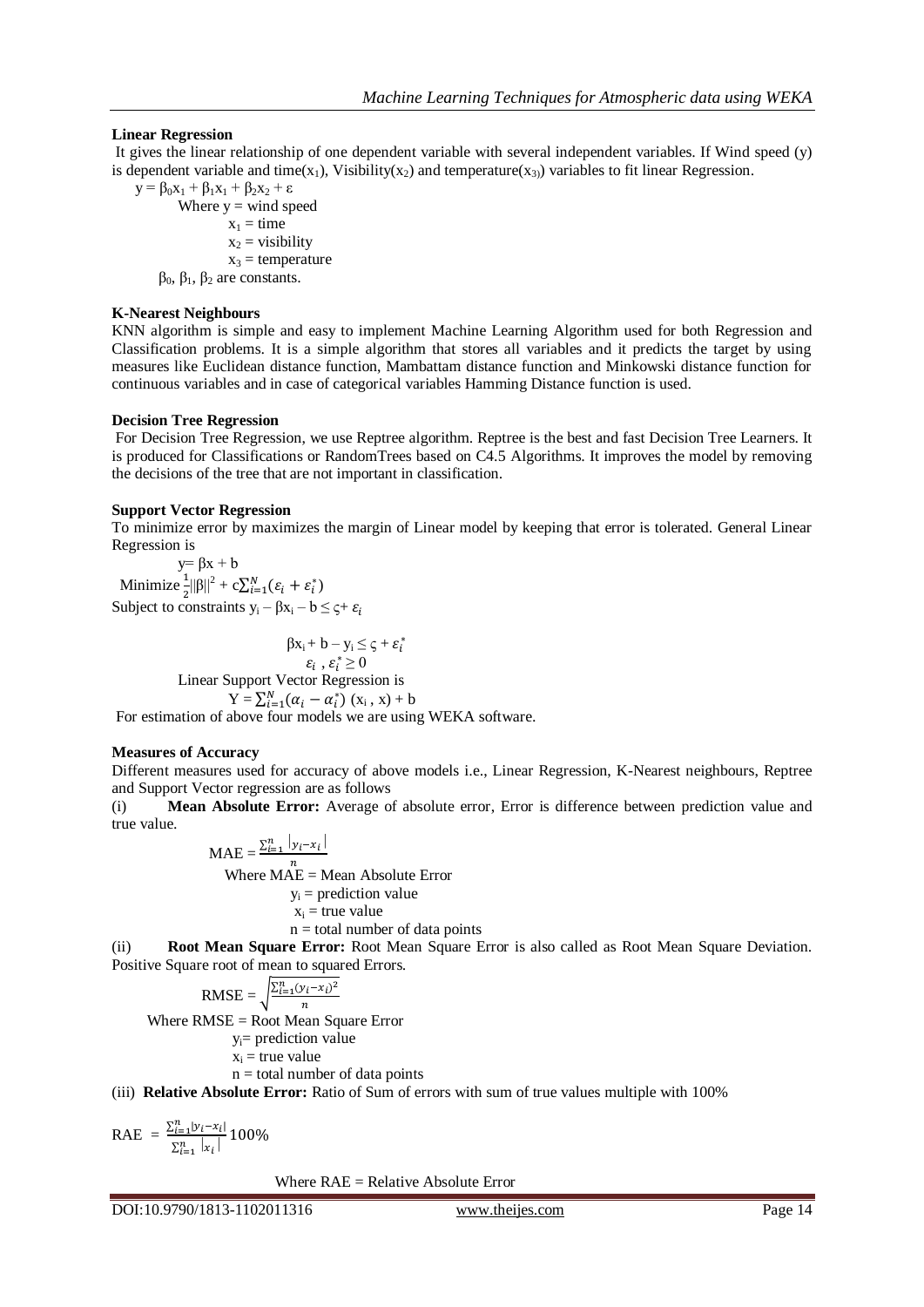$y_i$  = prediction value  $x_i$  = true values  $n =$  number of observations

#### (iv) **Root Relative Squared Error :** The formula for Root Relative Squared Error is

 $RRSE = \sqrt{\frac{\sum_{i=1}^{n}(y_i - x_i)}{\sum_{i=1}^{n}(x_i - \overline{x})}}$ Where  $\bar{x} = \frac{\Sigma}{\Sigma}$ n RRSE = Root Relative Squared error  $y_i$  = prediction value  $x_i$  = true value  $n =$  number of observations

#### **III. EMPIRICAL INVESTIGATIONS**

By taking Wind speed as dependent variable and Time day wise, Temperature and Visibility as independent variables, we perform K – nearest neighbours, Reptree, Linear Regression and Support Vector Regression using WEKA software as follows. The data taken for analysis is from 1.1.2017 to 1.1.2019[7].

**K-Nearest Neighbours:** By taking test models, 4-fold classification, we obtained summary as

| <b>Correlation Coefficient</b> | 0.1931    |
|--------------------------------|-----------|
| Mean Absolute error            | 2.1923    |
| <b>RMSE</b>                    | 2.786     |
| R A E                          | 121.7697% |
| <b>RRSE</b>                    | 124.5794% |

**Reptree:** Under Decision tree of Regression, popular model is Reptree, 4-fold cross validation as test mode summary as follows

| <b>Correlation Coefficient</b> | 0.0249   |
|--------------------------------|----------|
| Mean Absolute error            | 1.8002   |
| <b>RMSE</b>                    | 2.2363   |
| <b>RAE</b>                     | 99.9875% |
| <b>RRSE</b>                    | 100.02%  |

**Linear Regression:** The fitted linear model by taking Wind speed as dependent and Temperature, Visibility and time daywise is as follows

Wind speed  $= 0.04$  date  $+ 0.001$  temperature  $+ 0.0001$  Visibility  $+ 0.2801$ Summary for linear regression is as follows

| <b>Correlation Coefficient</b> | $-0.0923$ |
|--------------------------------|-----------|
| Mean Absolute error            | 1.8018    |
| <b>RMSE</b>                    | 2.2373    |
| R A E                          | 100.0756% |
| <b>RRSE</b>                    | 100.0432% |

**Support Vector Regression:** 4 fold cross validation as test mode and variables, we are taken as Daywise time, Temperature and Visibility as independent and Windspeed as dependent. The equation with normalized weights is

 $Y_t = 0.032(1|1|2017) - 0.1063(2|1|2017) + \dots$   $-0.006(12|03|2018)$ 

 $+0.1145(1|1|2019)+0.0299$  Temperature  $+0.1993$  Visibility  $+$ 

0.0968.

Summary of the model is as follows

| <b>Correlation Coefficient</b> | 0.3906 |
|--------------------------------|--------|
| Mean Absolute error            |        |
| <b>RMSE</b>                    |        |
| RAE                            | 90.8   |
| <b>RRSE</b>                    | 92.033 |

DOI:10.9790/1813-1102011316 www.theijes.com Page 15